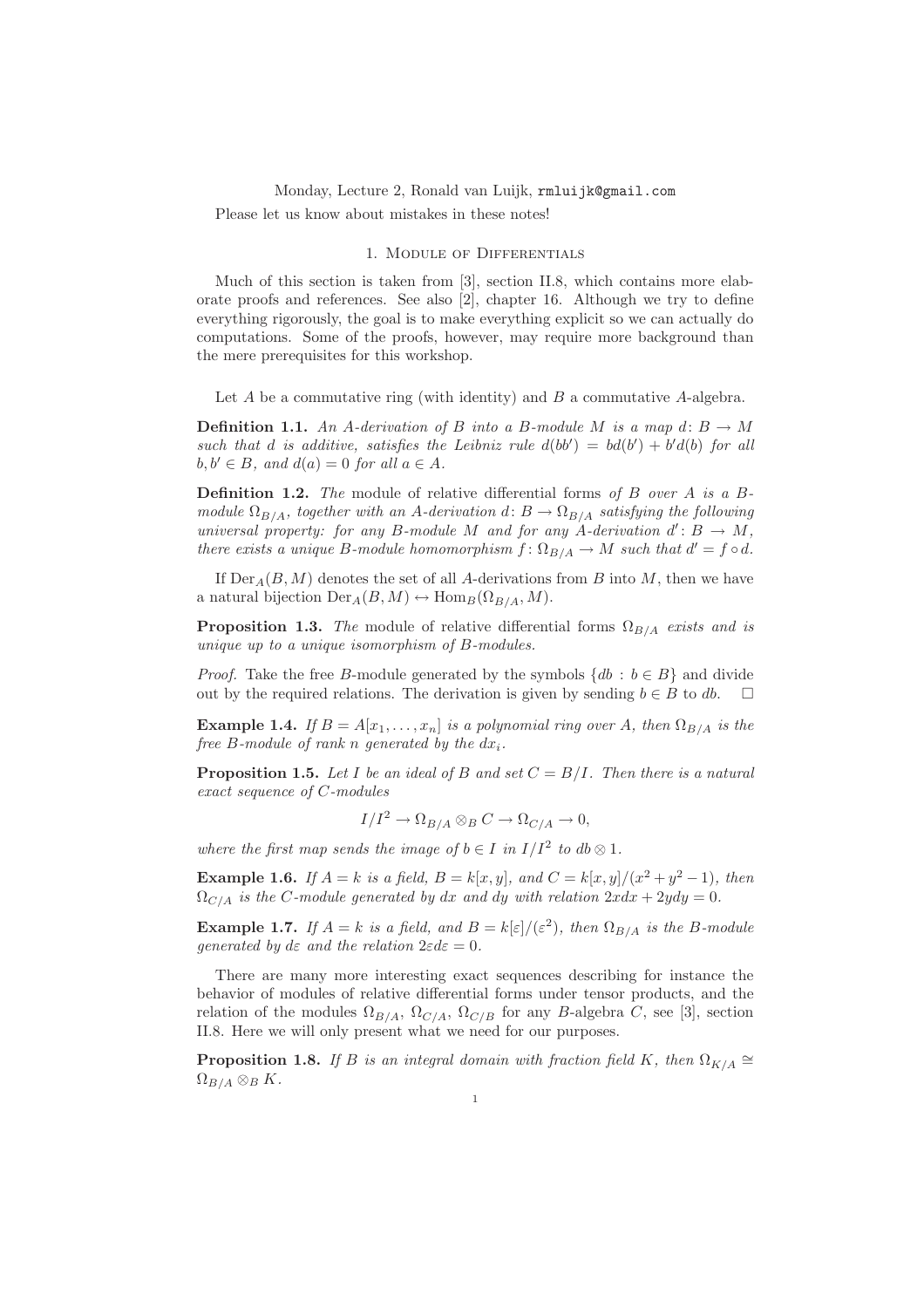Let  $k$  be an algebraically closed field (don't worry, later this week we will certainly drop this assumption!). For this lecture, all our varieties will be defined over  $k$ , nonsingular, and irreducible. In particular, each variety  $X$  will have a function field, denoted by  $k(X)$ .

**Definition 1.9.** We say that  $\omega \in \Omega_{k(X)/k}$  is regular at a point  $P \in X$  if there exists an affine open neighborhood  $U \subset X$  of P, with coordinate ring B, such that the B-submodule  $\Omega_{B/k}$  of  $\Omega_{k(X)/k}$  contains  $\omega$ .

**Example 1.10.** Consider  $\mathbb{P}^1(x, y)$  with function field  $k(t)$  for  $t = x/y$ , and set  $\omega = dt$ . Then the affine part  $y \neq 0$  can be identified with  $\mathbb{A}^1(t)$ , which has coordinate ring k[t]. Since the k[t]-module  $\Omega_{k[t]/k}$  is generated by dt, we find that  $\omega$  is regular at every point of  $\mathbb{A}^1$ .

**Definition 1.11.** For every open subset  $U \subset X$  we let  $\mathcal{O}_X(U)$  denote the subring of  $k(X)$  of functions that are regular at every point of U, and we let  $\Omega_X(U)$  denote the  $\mathcal{O}_X(U)$ -submodule of  $\Omega_{k(X)/k}$  consisting of differentials  $\omega$  that are regular at every point of U. This defines the structure sheaf  $\mathcal{O}_X$  and the sheaf of differentials  $\Omega_X$  on the variety X.

**Proposition 1.12.** If U is an affine subvariety of X with coordinate ring B, then we have  $\mathcal{O}_X(U) = \mathcal{O}_U(U) = \Omega_{B/k}$ .

The space of regular global sections is an essential invariant of a variety. For any sheaf F on a variety X, we will write  $\Gamma(\mathcal{F}) = \Gamma(X, \mathcal{F}) = \mathcal{F}(X)$ .

**Example 1.13.** Consider  $\mathbb{P}^1(x, y)$  with function field  $K = k(t) = k(s)$  for  $t = x/y$ and  $s = t^{-1}$ . Then the regular differentials on  $\mathbb{A}^1(t)$  are in the k[t]-module generated by dt, while those on  $\mathbb{A}^1(s)$  are in the k[s]-module generated by  $ds = d(t^{-1}) =$  $-t^{-2}dt$ . The intersection in  $\Omega_{K/k}$  is 0, so  $\Gamma(\Omega_{\mathbb{P}^1})=0$ , i.e., there are no nonzero differentials that are regular on  $\mathbb{P}^1$ .

**Exercise 1.** Consider the differential  $dx/y$  on the affine curve C in  $\mathbb{A}^2(x, y)$  given by  $y^2 = f(x)$  for some separable polynomial f. Show that  $\omega$  is regular at every point of  $C$ . Show that this is consistent with Proposition 1.12. Show that if  $f$  has degree at least 3, then  $\omega$  is in fact regular on the entire projective closure of C in  $\mathbb{P}^3$ .

**Exercise 2** (\*). Show that if X is a hypersurface in  $\mathbb{P}^n$  for  $n \geq 3$ , then  $\Gamma(\Omega_X) = 0$ .

**Exercise 3** (\*). Show that if X is a complete intersection in  $\mathbb{P}^n$  of dimension at least 2, then  $\Gamma(\Omega_X) = 0$ .

When studying the rational points on a variety  $X$  over a number field, it is often tempting to try to map  $X$  to another variety Y on which we can control the set of points more easily. Every rational point on  $X$  would then map to a rational point of Y, so all we would need to check is which rational points of Y lift to rational points on  $X$ , a process that is particularly easy when  $Y$  does not contain any rational points. Given  $X$ , the following proposition gives restrictions on  $Y$  (to the extend that it may show this approach is useless for  $X$ ).

**Proposition 1.14.** If  $f: X \to Y$  is a surjective morphism of smooth irreducible varieties, and  $f$  is generically smooth (which is automatic in characteristic  $0$ ), then then the induced map  $f^* \colon \Omega_Y(Y) \to \Omega_X(X)$  is injective.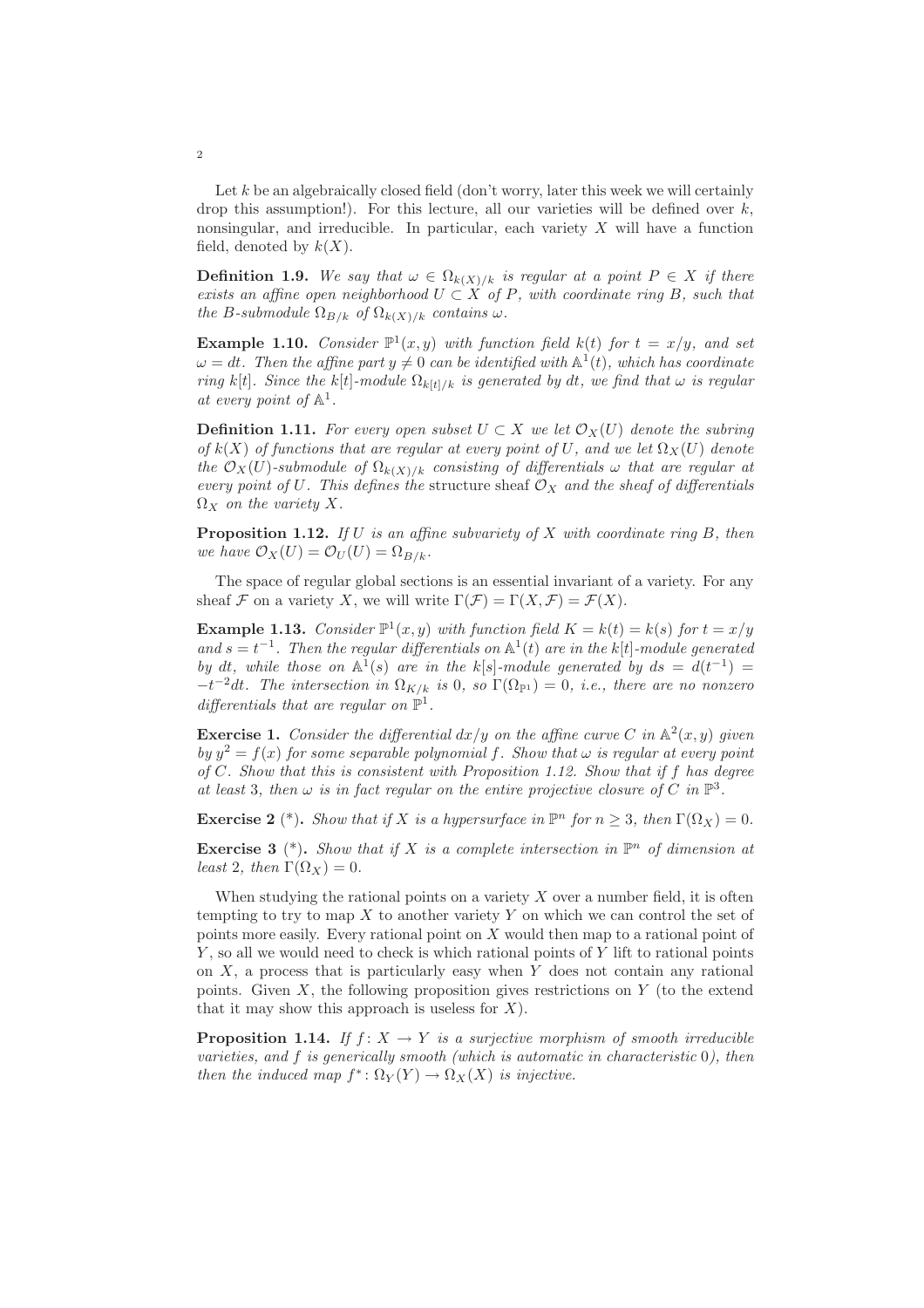*Proof.* Since f is generically smooth, there is an open subset  $U \subset X$  such that  $f: U \to Y$  is smooth (cf. [3], Lemma III.10.5). This is equivalent to saying that for any point  $x \in U$ , and  $y = f(x)$ , the induced map  $T_x \to T_y$  on Zariski tangent spaces is surjective, or equivalently, the map  $m_y/m_y^2 \to m_x/m_x^2$  is injective, where  $\mathfrak{m}_x$  and  $\mathfrak{m}_y$  denote the maximal ideals of the local rings at x and y respectively (see [3], Prop. III.10.4). Now take any nonzero differential  $\omega \in \Gamma(\Omega_Y)$ . Since  $f(U)$  is dense in Y and  $\omega$  can not vanish on an open subset, there is a  $y \in f(U)$  such that  $\omega$  does not vanish at y. Take any  $x \in U$  such that  $f(x) = y$ . Then by the above the map  $\mathfrak{m}_y/\mathfrak{m}_y^2 \to \mathfrak{m}_x/\mathfrak{m}_x^2$  is injective. These k-vectorspaces are the stalks at y and x of the sheaves  $\Omega_{Y/k}$  and  $\Omega_{X/k}$  respectively. Since  $\omega$  does not vanish at y, its image in the stalk at  $y$  is nonzero, and by injectivity, so is its image in the stalk at  $x$ , and therefore the image of  $\omega$  in  $\Omega_X(X)$  is nonzero.

Corollary 1.15. If  $\Gamma(\Omega_X) = 0$ , and char  $k = 0$ , then there is no surjective morphism from X to a nonsingular curve of positive genus or to an abelian variety of positive dimension.

*Proof.* Suppose  $f: X \to Y$  is a surjective morphism for some Y. Since the characteristic is zero, the morphism  $f$  is generically smooth, so Proposition 1.14 tells us that  $\Gamma(Y, \Omega_Y) = 0$ . This prevents Y from being a curve of genus  $q > 0$ , or an abelian variety of dimension  $q > 0$ , both of would satisfy  $\dim_k \Gamma(\Omega_Y) = q$ .

Exercise 3.6 and Corollary 1.15 show that if  $X$  is a complete intersection of dimension at least 2, then there is no hope for a morphism from  $X$  to a curve of positive genus or an abelian variety of positive dimension.

## 2. DIFFERENTIAL  $n$ -FORMS

For this section, we still refer to [3], II.8.

**Definition 2.1.** Let  $K$  be a field extension of  $k$ . Then  $K$  is separably generated over k if there exists a transcendence base  $\{t_{\lambda}\}\$  for  $K/k$  such that K is a separable algebraic extension of  $k({t_{\lambda}})$ .

**Proposition 2.2.** Let K be a finitely generated extension field of a field k. Then  $\dim_K \Omega_{K/k} \geq \text{tr.d. } K/k$ , and equality holds of and only if K is separably generated over k.

Note that when we have  $K = k(X)$ , then tr.d.  $K/k = \dim X$ . Since we are assuming that X is geometrically irreducible and reduced, we find  $\dim_K \Omega_{K/k}$  = dim X. If X is nonsingular, then  $\Omega_X$  is a locally free shef of rank dim X, which means that we can cover X by open subsets U such that for each U the  $\mathcal{O}_X(U)$ module  $\Omega_X(U)$  is free of rank dim X.

**Example 2.3.** On  $\mathbb{P}^n$  we have an exact sequence of sheaves

 $0 \to \Omega_{\mathbb{P}^n} \to \mathcal{O}_{\mathbb{P}^n}(-1)^{n+1} \to \mathcal{O}_{\mathbb{P}^n} \to 0.$ 

**Definition 2.4.** Let  $\omega_X$  denote the sheaf  $\bigwedge^n \Omega_X$  with  $n = \dim X$ . The sections of  $\omega_X$ , i.e., the elements of  $\omega_X(U)$ , are called n-forms on X. This defines the canonical sheaf  $\omega_X$  on X.

As  $\Omega_X$  is a locally free sheaf of rank dim X, the canonical sheaf is a locally free sheaf of rank 1, i.e., a socalled invertible sheaf. Because of the sheafification process, it is in general not true that we get  $\omega_X(U) = \bigwedge^n (\Omega_X(U))$ . It is for instance possible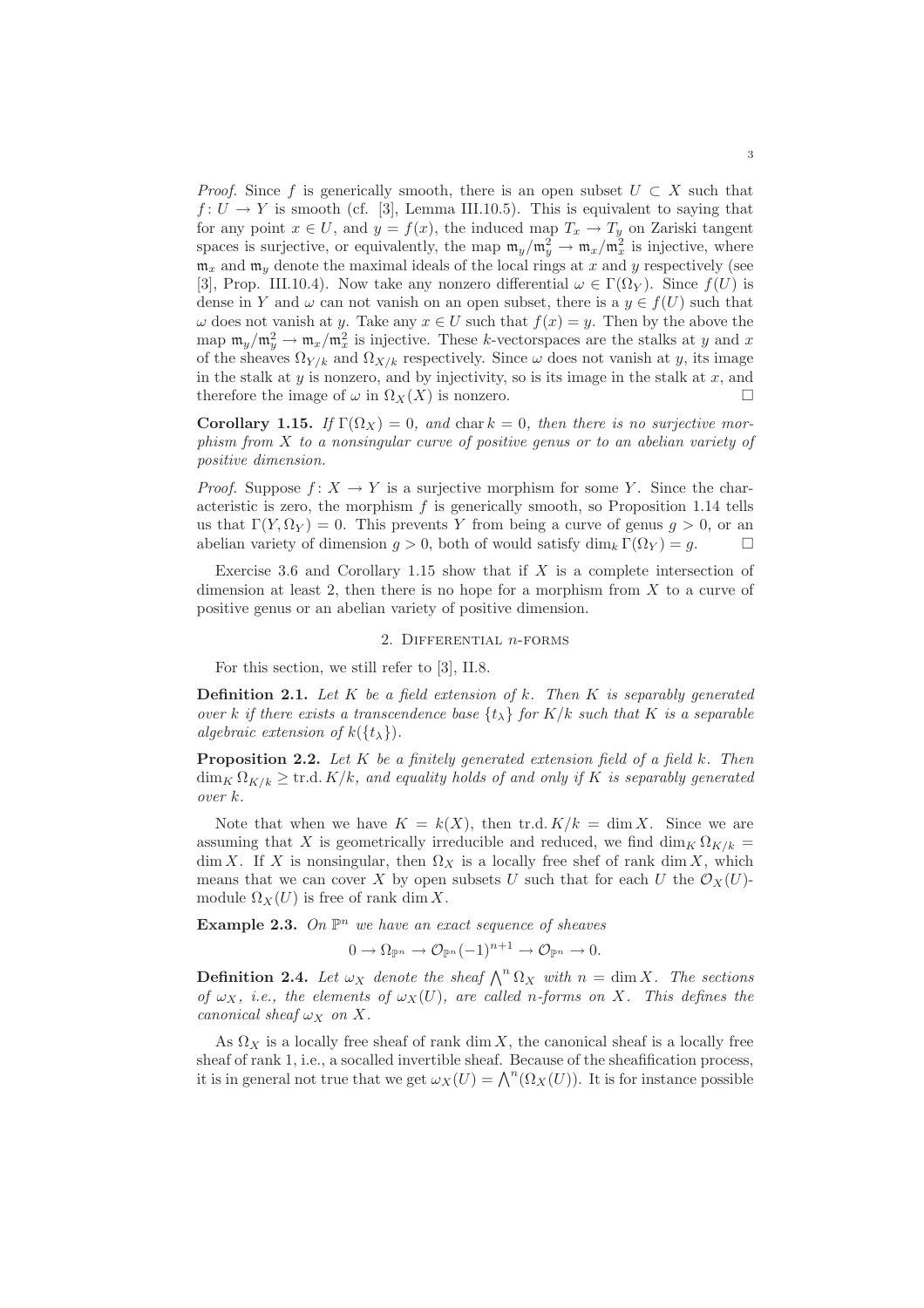that we have  $\Gamma(\Omega_X) = 0$ , while  $\Gamma(\omega_X) \neq 0$ . Instead of explaining sheafification, we will clarify the definition of  $\omega_X$  by making it more explicit. Note that  $\bigwedge^n \Omega_{k(X)/k}$ is a 1-dimensional vectorspace over  $k(X)$ .

**Definition 2.5.** Take an n-form  $\omega \in \bigwedge^n \Omega_{k(X)/k}$  and a point P on X. Let  $t_1,\ldots,t_n$  be a set of local parameters at P. Then there is a unique  $g \in k(X)$ such that  $\omega = g dt_1 \wedge \ldots \wedge dt_n$ . We say that  $\omega$  is regular at P if this g is regular at P.

**Proposition 2.6.** For any open subset  $U \subset X$ , the  $\mathcal{O}_X(U)$ -module  $\omega_X(U)$  consists of all n-forms  $\omega \in \bigwedge^n \Omega_{k(X)/k}$  that are regular at all points  $P \in U$ .

**Definition 2.7.** The geometric genus of a smooth variety X over k is  $g(X) =$ dim<sub>k</sub>  $\Gamma(X,\omega_X)$ .

**Example 2.8.** For a curve C we have  $\Omega_C = \omega_C$ , so we have already seen that  $\omega_{\mathbb{P}^1}(\mathbb{P}^1) = 0$  and thus  $g(\mathbb{P}^1) = 0$ .

3. ASSOCIATING A DIVISOR TO AN  $n$ -FORM

Proposition 3.1. The localization of a regular local ring at any prime ideal is again a regular local ring.

**Proposition 3.2.** A regular local ring of dimension 1 is a discrete valuation ring.

Let  $P$  be a point on  $X$ , which we still assume to be nonsingular and irreducible. Let  $C$  be an irreducible closed subvariety of codimension 1 on  $X$  (i.e., a prime divisor) that contains  $P$ . Then  $C$  corresponds to a prime ideal  $\mathfrak p$  of the local ring  $\mathcal{O}_{X,P}$  of P in X. The local ring  $\mathcal{O}_{X,C}$  at C in X is the localization of the regular local ring  $\mathcal{O}_{X,P}$  at p, so it is regular as well. As  $\mathcal{O}_{X,C}$  has dimension 1, it is a discrete valuation ring with associated valuation  $v<sub>C</sub> : k(X) \to \mathbb{Z}$ .

**Definition 3.3.** Take an n-form  $\omega \in \bigwedge^n \Omega_{k(X)/k}$ . Let  $t_1, \ldots, t_n$  be a set of local parameters at P. Then there is a unique  $g \in k(X)$  such that  $\omega = g dt_1 \wedge \ldots \wedge dt_n$ . We set  $v_C(\omega) = v_C(q)$ .

**Definition 3.4.** To any nonzero n-form  $\omega \in \bigwedge^n \Omega_{k(X)/k}$  we associate the divisor  $L(\omega) = \sum_C v_C(\omega)C \in \text{Div } X$ , where the summation is over all prime divisors of X.

For any two nonzero  $\omega, \omega' \in \bigwedge^n \Omega_{k(X)/k}$  there is a  $g \in k(X)$  such that  $\omega = g\omega'$ , so  $(\omega)$  and  $(\omega')$  are linearly equivalent.

**Definition 3.5.** The class of any, and thus all,  $(\omega)$  in Pic X is called the canonical divisor class of X. The divisors in this class are called canonical divisors.

Note that if X is a projective variety in  $\mathbb{P}^N$ , then any two hypersurface sections of  $X$  of the same degree are linearly equivalent.

**Exercise 4.** Compute the divisor (dt) on  $\mathbb{P}^1(x, y)$  with  $t = x/y$ .

**Exercise 5.** Compute the divisor  $\left(\frac{dx}{y}\right)$  on the projective closure in  $\mathbb{P}^2$  of the affine curve given by  $y^2 = f(x)$  with f a separable polynomial of degree 2, 3, 4, general d.

**Exercise 6.** Compute the divisor  $(dt_1 \wedge ... \wedge dt_n)$  on  $\mathbb{P}^n(x_0, x_1, ..., x_n)$  with  $t_i =$  $x_i/x_0$ .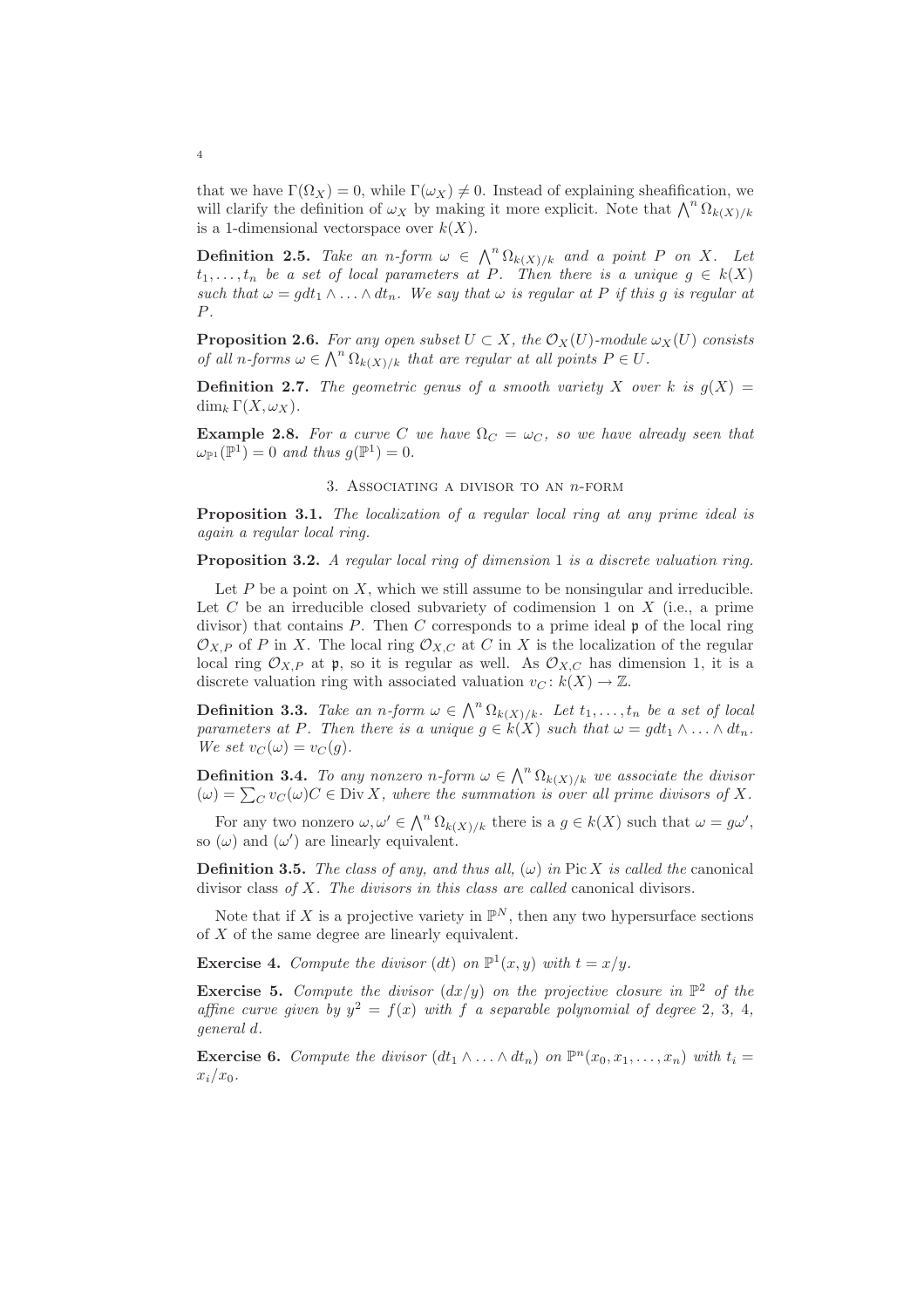**Exercise 7.** Let X be a hypersurface in  $\mathbb{P}_k^n(x_0,\ldots,x_n)$  given by the homogeneous polynomial F of degree d, let L be any linear form in  $k[x_0,...,x_n]$ , and set

$$
\omega = \frac{x_0^n L^{-n-1+d}}{\partial F/\partial x_0} dt_1 \wedge \ldots \wedge dt_{n-1}
$$

with  $t_i = x_i/x_0$ . After checking that all degrees work out to make  $\omega$  a well-defined element of  $\bigwedge^{n-1} \Omega_{k(X)/k}$ , show that we have  $(\omega) = (-n-1+d)(H \cap X)$ , where H is the hyperplane given by  $L = 0$ .

Note that with the notation of the previous exercise, there exist n-forms that are regular everywhere if and only if  $d \geq n + 1$ , while there are no regular 1-forms if  $n > 2$ . The following proposition is a generalization of the previous exercise.

**Proposition 3.6.** Let  $X \subset \mathbb{P}^n$  be a smooth complete intersection of dimension  $n-k$ , defined by the polynomials  $F_1,\ldots,F_k$  of degrees  $d_1,\ldots,d_k$  respectively. Then every canonical divisor on X is linearly equivalent to  $(-n-1+\sum_{i=1}^k d_i)H$  where H is any hyperplane section of  $X$ .

Proposition 3.6 follows from [3], Prop. II.8.20, see [3], Exerc. II.8.4. Besides the sheaf-theoretic proof given there, the following exercises also lead to a (fairly heavily) computational proof.

For any k polynomials  $f_1, \ldots, f_k \in k[x_1, \ldots, x_n]$ , and any sequence  $J = (j_l)_{l=1}^k$  with  $1 \leq j_1 < \ldots < j_k \leq n$  we define  $M_J = M_J(f_1, \ldots, f_k)$  to be the determinant of the matrix  $A = (\partial f_i / \partial x_{j_l})_{i,l=1}^k$ .

**Exercise 8.** Let  $X \subset \mathbb{A}^n(x_1)$  be a smooth complete intersection of dimension  $n-k$ , defined by the polynomials  $f_1,\ldots,f_k\in k[x_1,\ldots,x_n]$ . Let J be a sequence as above, and let I be the increasing sequence of the elements of  $\{1,\ldots,n\} \setminus J$ . Then up to sign the differential  $\omega_J = M_J^{-1} dx_{i_1} \wedge \ldots \wedge dx_{i_{n-k}}$  is independent of the choice  $of J.$ 

Exercise 9. Use the notation as in the previous exercise, and assume P is a point on X. Then there is a particular sequence J as in that exercise such that  $M_J(P) \neq 0$ and for the corresponding sequence I, the elements  $x_i - x_i(P)$  with  $i \in I$  form a set of local parameters at P. Conclude that  $(\omega_J) = 0$  on  $X \subset \mathbb{A}^n$ .

**Exercise 10.** Homogenize the previous exercises to find out the contribution to  $(\omega)$ of the hyperplane at infinity of the projective closure of  $X$ . Check that your answer agrees with Proposition 3.6.

**Exercise 11.** Suppose X is a smooth complete intersection as in Proposition 3.6, and assume that  $X$  is a surface. Compute the self-intersection of a canonical divisor on X.

The following exercise gives another generalization of exercise 7.

**Exercise 12.** Let  $\mathbb{P}(w_0, w_1, \ldots, w_n)$  be weighted projective n-space with coordinates  $x_0, \ldots, x_n$  such that  $x_i$  has weight  $w_i$ , and assume  $w_0 = 1$ . Let X be a smooth hypersurface in  $\mathbb{P}(w_0, w_1, \ldots, w_n)$  of (weighted) degree d. Set  $D = X \cap H$  where H is the hyperplane given by  $x_0 = 0$ . Then any canonical divisor on X is linearly equivalent to  $(d - \sum_i w_i)D$ .

**Exercise 13.** Find an example of a variety  $X$  of dimension n for which the map  $\bigwedge^n(\Gamma(\Omega_X)) \to \Gamma(\omega_X)$  is not surjective.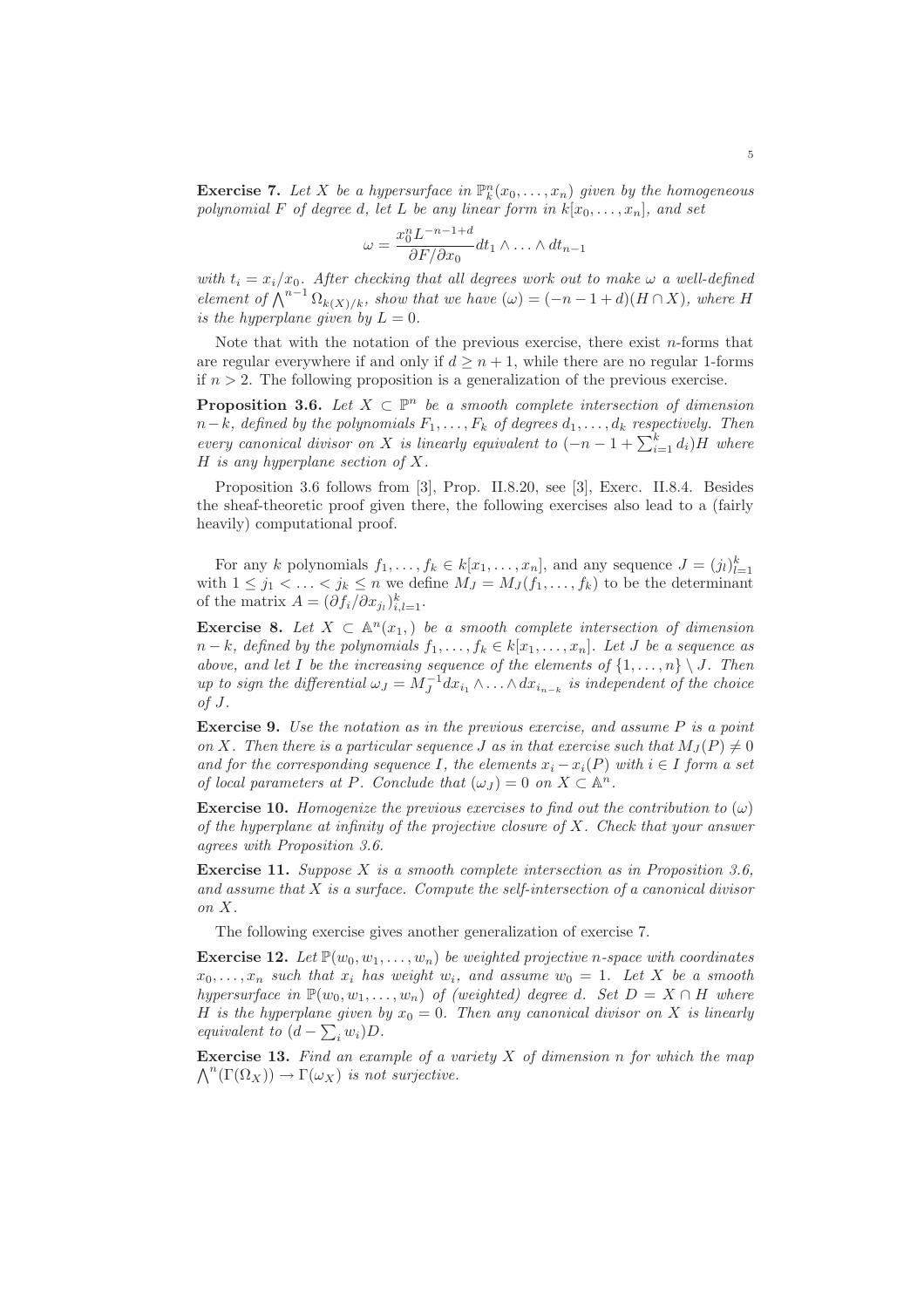For more details about the subject of this section, see [3], section II.7.

To any locally free sheaf F on X of rank 1, an open subset  $U \subset X$ , and a sequence  $(s_0, \ldots, s_r)$  of sections of  $\mathcal{F}(U)$ , not all 0, we can associate a rational map from U to  $\mathbb{P}^r$  by using the sections as coordinates. Even though the  $s_i$  are not necessarily functions on U, this still works because the stalk of  $\mathcal F$  at a point  $P \in U$  has dimension 1 over k, so any two elements  $s_i, s_j$  in this stalk determine a well-defined ratio, provided they do not both vanish at P.

**Example 4.1.** Let D be a divisor on X and let  $\mathcal{L}(D)$  be the sheaf of functions with a pole at most at D. More precisely, we have  $\mathcal{L}(D)(U) = \{f \in k(X) :$  $(f)|_{U} + D|_{U} \geq 0 \} \cup \{0\}.$  Assume  $\Gamma(\mathcal{L}(D))$  is nonzero. Let  $s_0, \ldots, s_r$  be a basis for  $\Gamma(\mathcal{L}(D))$ . In this case the s<sub>i</sub> actually are functions and we get a rational map  $X \dashrightarrow \mathbb{P}^r$  defined by  $P \mapsto (s_0(P) : \ldots : s_r(P)).$ 

**Example 4.2.** Let X be a projective subvariety of  $\mathbb{P}^n(x_0,\ldots,x_n)$ . Let  $H \subset \mathbb{P}^n$ be the hyperplane given by  $x_0 = 0$  and set  $D = X \cap H$ . The functions  $x_i/x_0$  are contained in  $\Gamma(\mathcal{L}(D))$  and determine the embedding of X in  $\mathbb{P}^n$ . The functions  $x_ix_j/x_0^2$  are contained in  $\Gamma(\mathcal{L}(2D))$  and determine the embedding of X in  $\mathbb{P}^N$  with  $N = \binom{n+2}{2} - 1$ . (Note that we did not claim to be taking a basis here.)

**Exercise 14.** Let C be the curve in  $\mathbb{P}^3(x, y, z, w)$  parametrized by  $(u^4 : u^3t : ut^3 :$  $t^4$ ). Let H be the hyperplane given by  $w = 0$  and set  $D = C \cap H$ . Show that the functions  $1, x/w, y/w, z/w$  do not generate  $\Gamma(\mathcal{L}(D))$ . (Hint: find an isomorphism from C to  $\mathbb{P}^1$  and find what divisor D corresponds to on  $\mathbb{P}^1$ .)

The next proposition will be needed in an exercise. Note that any smooth variety is normal.

**Proposition 4.3.** Let X be a normal complete intersection in  $\mathbb{P}^n$  and H a hyperplane in  $\mathbb{P}^n$ . Then the map  $\Gamma(\mathbb{P}^n, \mathcal{L}(nH)) \to \Gamma(X, \mathcal{L}(nH \cap X))$  is surjective.

*Proof.* See [3], exerc. II.8.4(c).

**Exercise 15.** Use Proposition 4.3 to show that the geometric genus of a hypersurface in  $\mathbb{P}^n$  of degree d equals  $\binom{d-1}{n}$ .

**Example 4.4.** Let  $\omega_0, \ldots, \omega_r$  be global sections of  $\Gamma(\omega_X)$ . Since  $\bigwedge^n \Omega_{k(X)/k}$ , with  $n = \dim X$ , is 1-dimensional over  $k(X)$ , there are rational functions  $q_1, \ldots, q_r$  such that  $\omega_i = g_i \omega_0$ . The asssociated rational map is then given by  $P \mapsto (1 : g_1(P) : \dots$  $q_r(P)$ .

**Exercise 16.** Show that the  $g_i$  in Example 4.4 are global sections of  $\mathcal{L}(D)$  with  $D = (\omega_0)$ . More precisely, show that for any  $\omega \in \bigwedge^n \Omega_{k(X)/k}$ , the sheaf  $\omega_X$  is *isomorphic to*  $\mathcal{L}(D)$  *for*  $D = (\omega)$ *.* 

In all examples we were in fact able to find the ratios of the sections as rational functions globally, rather than finding the ratios in the stalks at the points. This reflects the fact that every invertible sheaf is in fact isomorphic to a subsheaf of the constant sheaf on X associated to  $k(X)$  (see [3], Prop. II.6.15).

**Definition 4.5.** We say that a divisor  $D$  on a projective variety  $X$  is very ample if a basis of sections of  $\Gamma(\mathcal{L}(D))$  determines a morphism  $X \to \mathbb{P}^n$  that is an immersion.